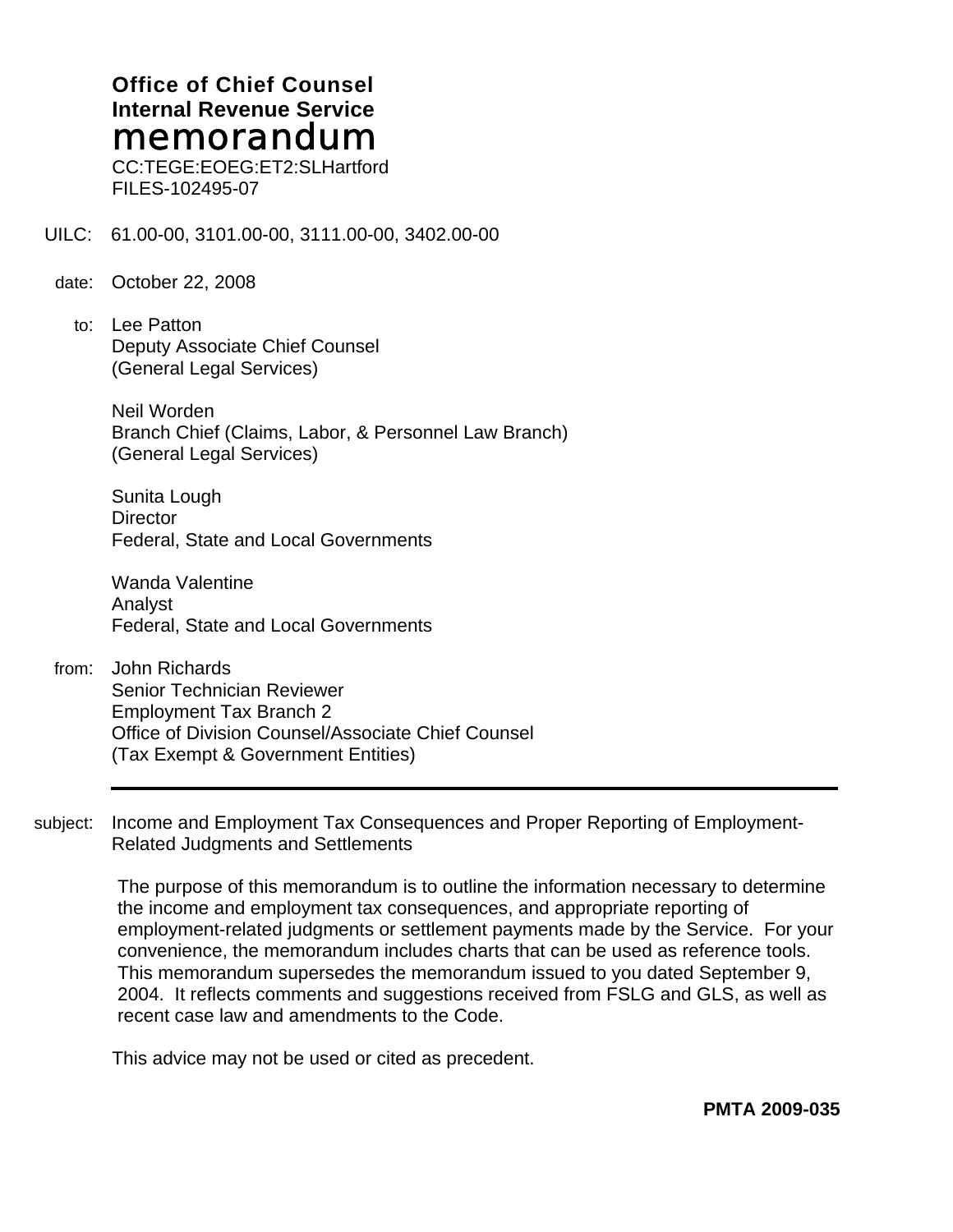#### FILES-102495-07 -- 2 --

- **I.** Overview. Determining the correct treatment of employment-related settlement payments is a four-step process. First, determine the character of the payment and the nature of the claim that gave rise to the payment. For example, a payment could be for a lost wages claim brought under Title VII of the Civil Rights Act of 1964. Second, determine whether the payment constitutes an item of gross income. Third, determine whether the payment is wages for employment tax purposes (Federal Insurance Contributions Act (FICA), and income tax withholding). Fourth, determine the appropriate reporting for the payment and any attorneys' fees (Form 1099 or Form W-2).
- **II.** Character of the payment and nature of the claim. Whether a payment is includable in gross income and whether it is wages for purposes of employment taxes depend upon the character of the payment. The following describes the types of settlement payments or awards that may be received in connection with an employment-related dispute.

#### **A. Character of the payment**

- **1. Severance pay.** Severance pay is a payment made by an employer to an employee upon the involuntary termination of employment. The right to receive severance pay and the amount of severance pay are usually based on the employee's length of service.
- **2. Back pay.** Back pay is compensation paid to an individual to compensate the individual for remuneration that would have been received up to the time of settlement or court award but for the employer's wrongful conduct. For example, back pay is awarded to an employee if the employee is illegally terminated by an employer, or to an applicant for employment who is not hired for illegal reasons. Under those circumstances, the back pay relates to a period when no services for the employer were performed. Certain federal statutes, *e.g.*, Title VII of the Civil Rights Act of 1964, and the Age Discrimination in Employment Act (ADEA) of 1967, specifically authorize the recovery of back pay as a remedy for unlawful agency conduct.
- **3. Front Pay.** Front pay is paid to an individual to compensate the individual for remuneration that would have been received after the settlement date or court award but for the employer's wrongful conduct and the circumstances – *e.g*., extreme animosity between the employer and employee – which make it impracticable to place the employee in the position.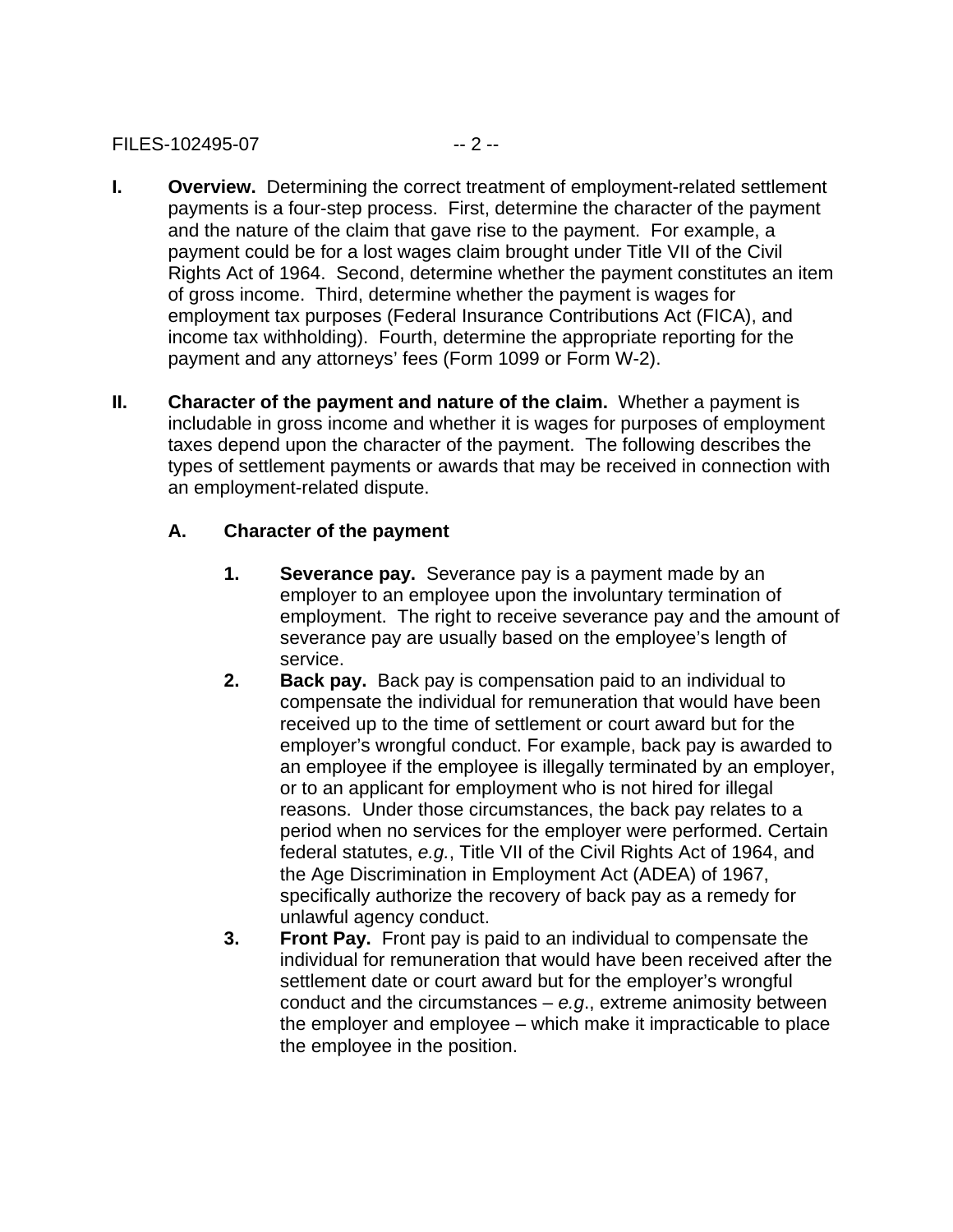- **4. Compensatory damages**. Compensatory damages include compensation for physical injury and non-physical injury, *e.g*., humiliation and defamation, and for the intangible elements of personal injury such as emotional distress and pain and suffering.
- **5. Consequential damages.** Consequential damages are compensation for damage, loss, or injury that do not flow directly and immediately from the act of the party, but are consequences or results of such act.
- **6. Punitive/liquidated damages.** Generally, liquidated and punitive damages are not directly related to the actual loss incurred. Liquidated damages are amounts that parties agree to pay in the event of a breach of an agreement as a substitute for compensatory damages. Liquidated damages may also be imposed by statute, *e.g.*, the Fair Labor Standards Act of 1938 and the Equal Pay Act of 1963. Punitive damages punish the wrongdoer for wrongful conduct. An award of punitive damages against the government is possible only when the government waives its sovereign immunity, *e.g.*, the Civil Rights Act and the Americans with Disabilities Act, below.
- **7. Restoration of benefits.** Restoration of benefits may include the payment of health insurance premiums, Thrift Savings Plan employer and employee contributions, and other retirement contributions.

#### **B. Nature of the claim**

- **1. Back Pay Act** (5 U.S.C. § 5596(b)(1)). The Back Pay Act covers employees of federal government agencies and other employees of the federal government. Under the Back Pay Act, back pay is awarded to an employee who is found by the appropriate authority under applicable law, rule, regulation, or collective bargaining agreement to have been affected by a wrongful personnel action that resulted in the withdrawal or reduction of all or part of the employee's pay, allowances, or differentials.
- **2. Title VII of the Civil Rights Act of 1964,** 42 U.S.C. § 2000e, as amended by **the Civil Rights Act of 1991,** 42 U.S.C. § 1981a**.**  Title VII of the Civil Rights Act of 1964, as amended by the Civil Rights Act of 1991, prohibits discrimination in employment based on race, color, sex, religion, and national origin, and provides for the award of back pay and attendant benefits, compensatory damages, compensation for emotional distress, and punitive damages.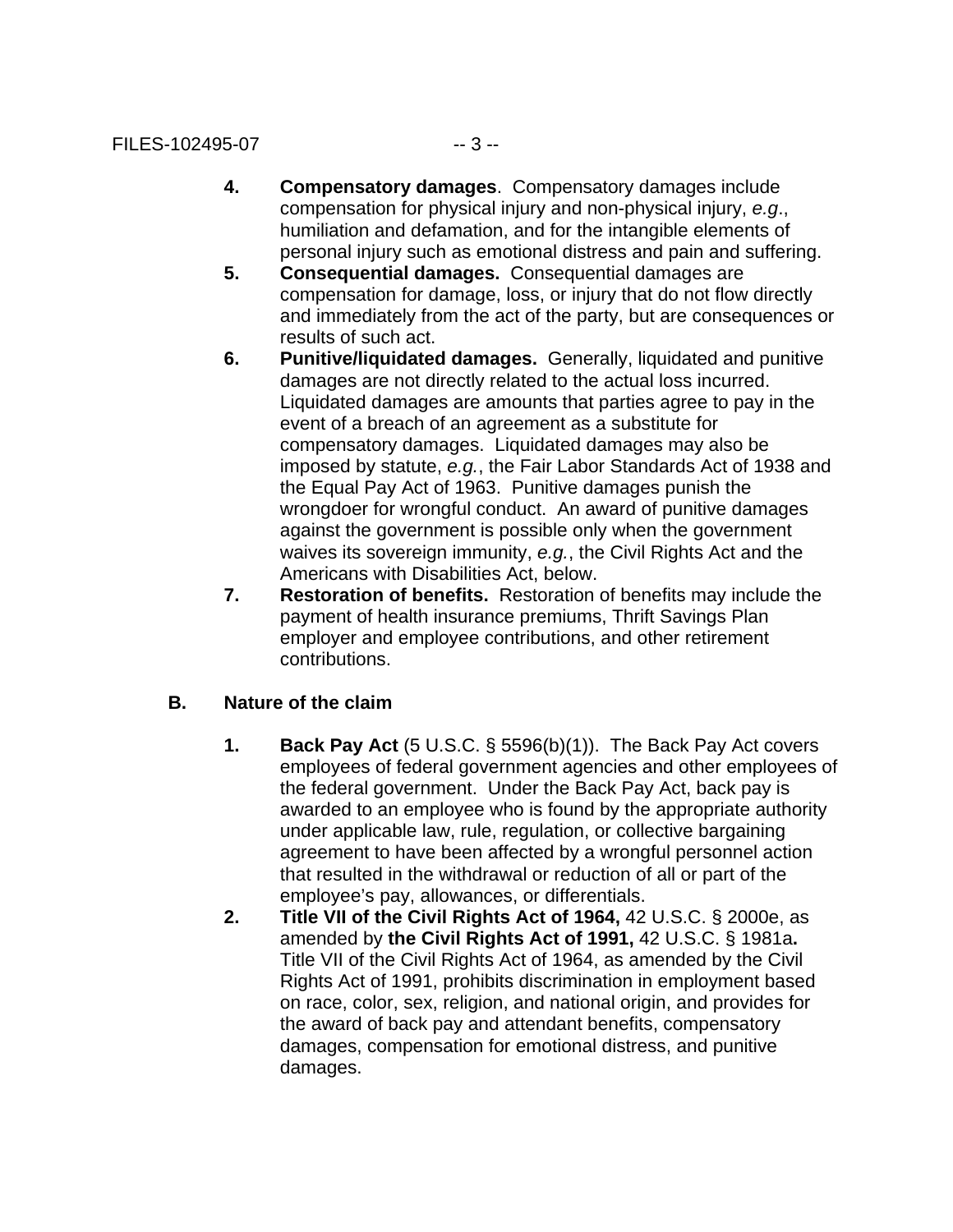- under 29 U.S.C § 633a, the ADEA provides for an award of back **3. Age Discrimination in Employment Act (ADEA) of 1967** (29 U.S.C. § 621)**.** As made applicable to the federal government pay and other equitable relief, but does not provide for the recovery of compensatory damages of a tort-like nature (*e.g*., emotional distress) or liquidated damages.
- **4. Americans with Disabilities Act of 1990 (ADA).** Employing the remedial scheme of Title VII and the Civil Rights Act of 1991**,** the ADA authorizes the recovery of back pay, compensation for noneconomic damages such as emotional distress, and punitive damages.
- **5. Fair Labor Standards Act of 1938 (FLSA)** (29 U.S.C. § 201). The FLSA requires the payment of minimum wages and overtime pay. The FLSA provides for recovery of unpaid wages, unpaid overtime compensation, and non-punitive liquidated damages, but not compensatory damages of a tort-like nature (*e.g*., for emotional distress).
- **6. Equal Pay Act of 1963 (EPA)** (29 U.S.C. § 206(d)). The EPA is an amendment to the FLSA, prohibiting discrimination on account of gender in the payment of wages by employers. The EPA provides for recovery of unpaid wages, unpaid overtime compensation, and liquidated damages.
- **7. State statutes.** State statutes often parallel federal workers' rights statutes, but may provide for broader remedies. The remedies available under a particular state statute under which a suit is brought or could have been brought determine whether a claim thereunder sounds in tort (see discussion of IRC § 104(a)(2) below).
- 8. **Common law wrongful termination.** As for any tort under the common law, a broad range of remedies are available.

### **III. Income taxation of judgment/settlement payments.**

- **A. IRC § 104(a)(2).** This section excludes from gross income the amount of any damages (other than punitive damages) received on account of personal physical injuries or physical sickness. Standing alone, emotional distress is not considered a physical injury or a physical sickness for purposes of § 104(a)(2). However, recoveries paid for medical care described in § 213(d)(1)(A) and (B) attributable to emotional distress are excludable under § 104(a)(2). The § 104(a)(2) exclusion does not apply to amounts previously deducted as medical expenses under § 213.
- **B. Is there a settlement?** Section 104(a)(2) and the regulations thereunder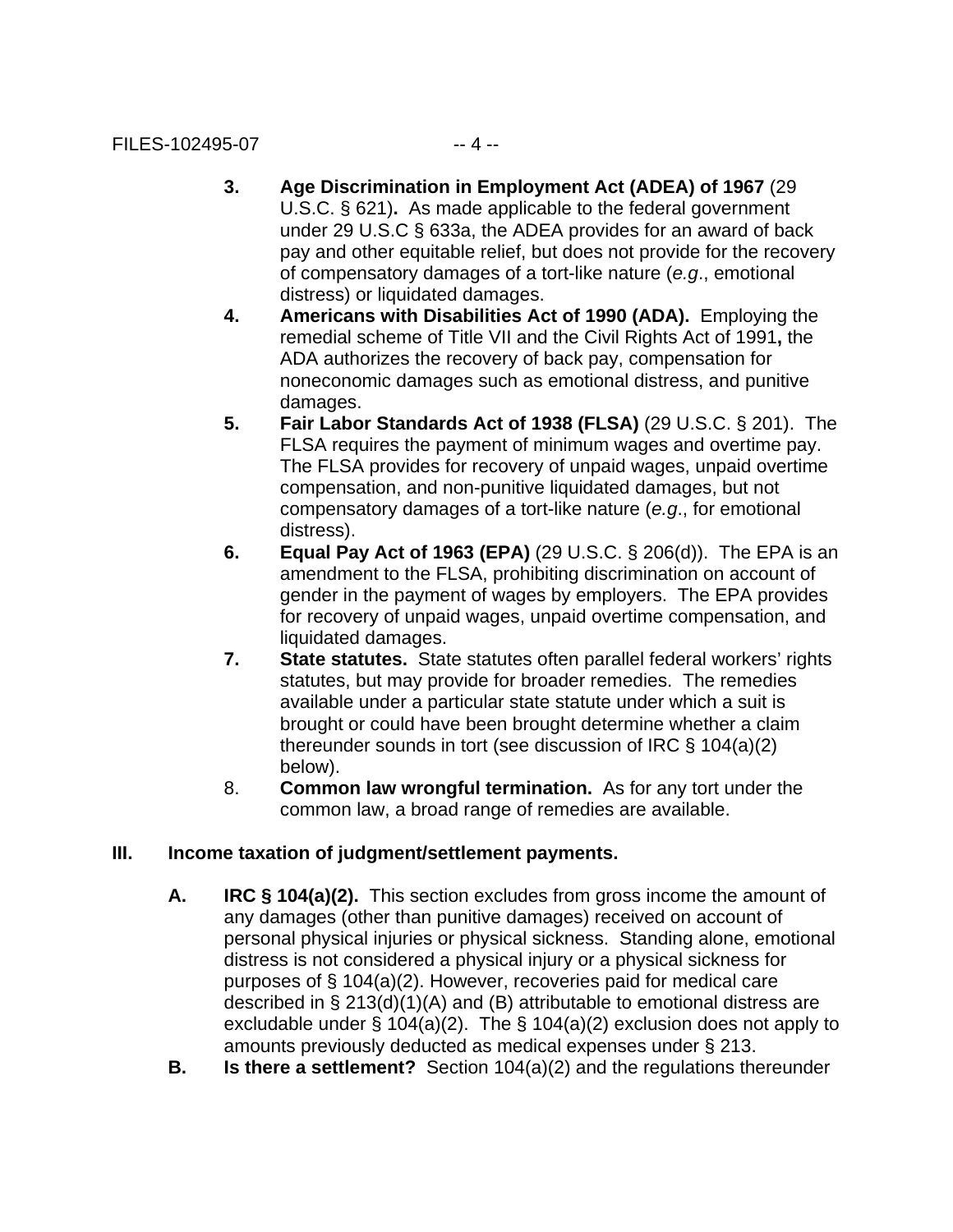require that the payment be in settlement of a claim in order to be excluded from gross income. Section 1.104-1(c) of the Income Tax Regulations provides that the damages must have been received through prosecution of a legal suit or in a settlement agreement in lieu of prosecution of a suit. This requirement means that a colorable claim under a workers' rights statute or under the common law must have been asserted. A general release of claims against the employer, e.g., under a termination plan or severance package, is not a claim for § 104 purposes. *See*, *e.g*., *Abrahamsen v. United States*, 44 Fed. Cl. 260 (1999), *aff'd*, 228 F.3d 1360 (Fed. Cir. 2000).

- **C. What was the payment for?** For the payment to be excluded under § 104(a)(2), the claim must be for a tort or tort-like injury. The remedies available under the statute or common law determine whether the claim is tort-like in nature. If back pay and liquidated damages are the only remedies available, then the payment is an item of gross income because the recovery is not for a tort-like physical injury. In order for the amount to be excluded from gross income under § 104(a)(2), the taxpayer must demonstrate that the amount was received on account of personal physical injuries or physical sickness, or as reimbursed expenses for medical treatment for emotional distress. *See*, *e.g*., *Prasil v. Commissioner*, T.C. Memo. 2003-100, applying the two tests set forth in *Commissioner v. Schleier*, 515 U.S. 323, 336-37 (1995), to the current version of § 104(a)(2), *i.e.*, under current law (1) a claim must be based upon tort or tort-type rights, and (2) the taxpayer must show that the damages were received on account of personal physical injuries or physical sickness.
- **D.** What is a personal physical injury? Our administrative position is that observable or documented bodily harm, such as bruising, cuts, swelling or bleeding is evidence of personal physical injury. If there has in fact been a personal physical injury, compensatory damages for consequential emotional distress related to the injury are also excludable from gross income.

In Rev. Rul. 85-97, 1985-2 C.B. 50, *amplifying* Rev. Rul. 61-1, 1961 C.B. 14, the Service considered a situation where an individual received a lump sum payment in settlement of an action against a bus company for negligent operation of a bus that caused him serious bodily injury and the concomitant loss of wages and earning capacity. The ruling holds that the entire recovery was for personal injuries excludable from gross income, including the portion allocable to lost wages.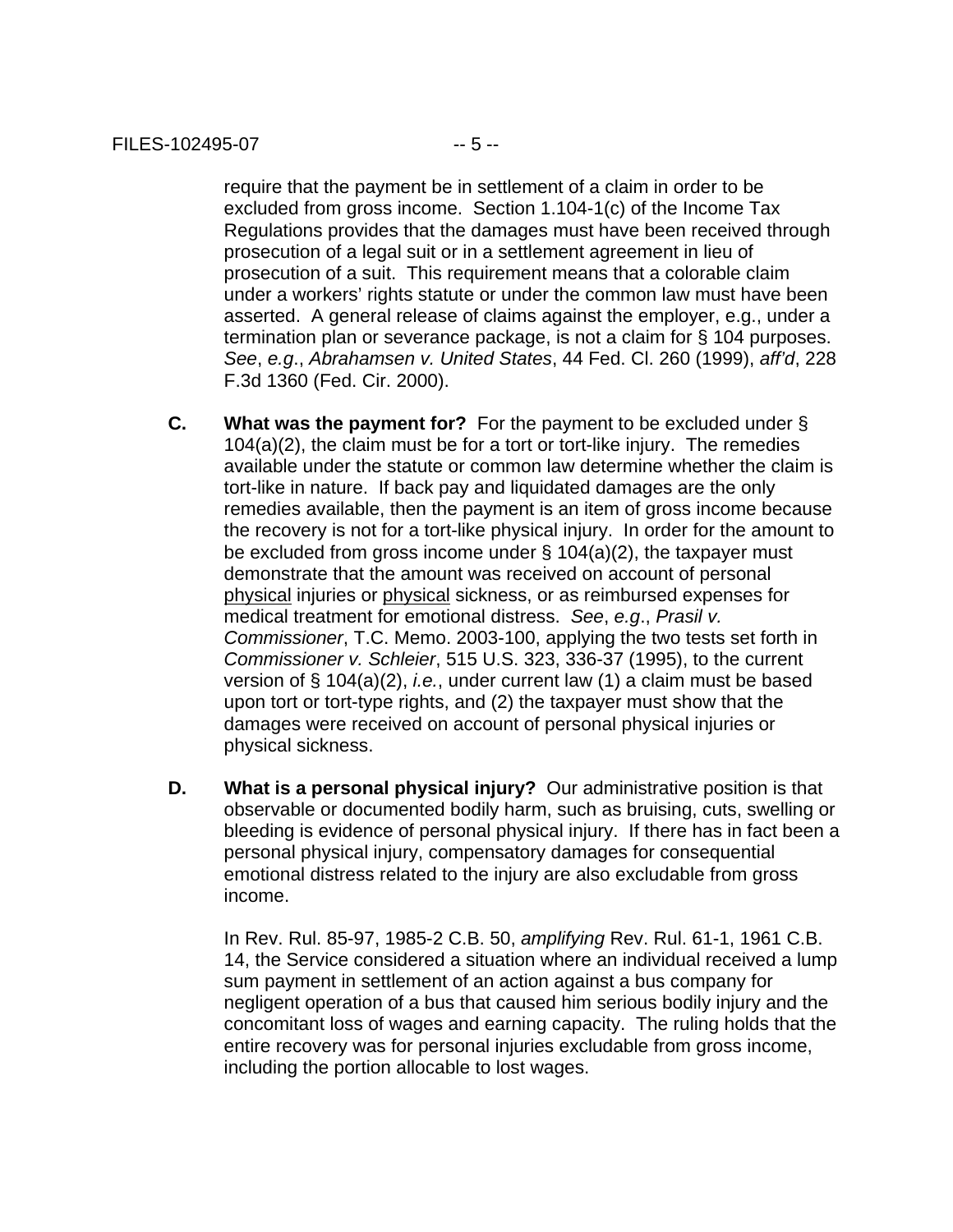$\overline{a}$ 

**Note**: Damages recovered from an employment-related dispute generally are not recoveries for a personal physical injury. Thus, employmentrelated judgment/settlement amounts will generally be included in the employee's gross income. Therefore, the most difficult questions usually are whether the amounts are wages for employment tax purposes, and the proper reporting of the amount (Form 1099 or Form W-2, and reporting of attorneys' fees on Form 1099).

#### **IV. Income taxation of attorneys' fees.**

**A. Taxable awards or settlements.** In *Commissioner v. Banks*, 543 U.S. 426 (2005), the Supreme Court resolved a conflict among the circuits and agreed with the Commissioner that, under the anticipatory assignment of income doctrine, a taxpayer must include in gross income the entire amount of a judgment or settlement, including the portion paid to the attorney as a contingent fee. The Court rejected suggestions that the lien law of a particular state controls the federal tax consequences of a fee arrangement between a client and an attorney or that such an arrangement constitutes a joint venture for tax purposes.

In *Biehl v. Commissioner*, 351 F.3d 982 (9th Cir. 2003), *cert. denied*, 543 U.S. 1145 (2005), the Court of Appeals for the Ninth Circuit held that attorneys' fees paid by a former employer in settlement of a wrongful termination suit were not received pursuant to a reimbursement or other expense allowance arrangement within the meaning of § 62(a)(2)(A) and the implementing regulations. The payment of fees by the employer, the court reasoned, does not satisfy the business connection requirement of § 62(a)(2)(A). Thus, the fees were includible in the taxpayer's gross income.

In the American Jobs Creation Act of 2004 (AJCA), Congress added § 62(a)(19)[20][1](#page-5-0) to the Code to ameliorate the result in *Biehl*. Under this provision, employees may reduce gross income by attorneys' fees and court costs paid to pursue a claim of unlawful discrimination (as defined in § 62(e)) and certain other claims. This reduction in any given year is limited to the amount of the award includible in the taxpayer's income for the year. Employees who receive recoveries not described in § 62(a)(19)

<span id="page-5-0"></span><sup>&</sup>lt;sup>1</sup> The AJCA changed the definition of adjusted gross income by providing for the deduction at § 62(a)(19). Subsequent legislation redesignated § 62(a)(19) as § 62(a)(20). See Pub. L. No. 109-135, § 412(q)(1)(A)-(B).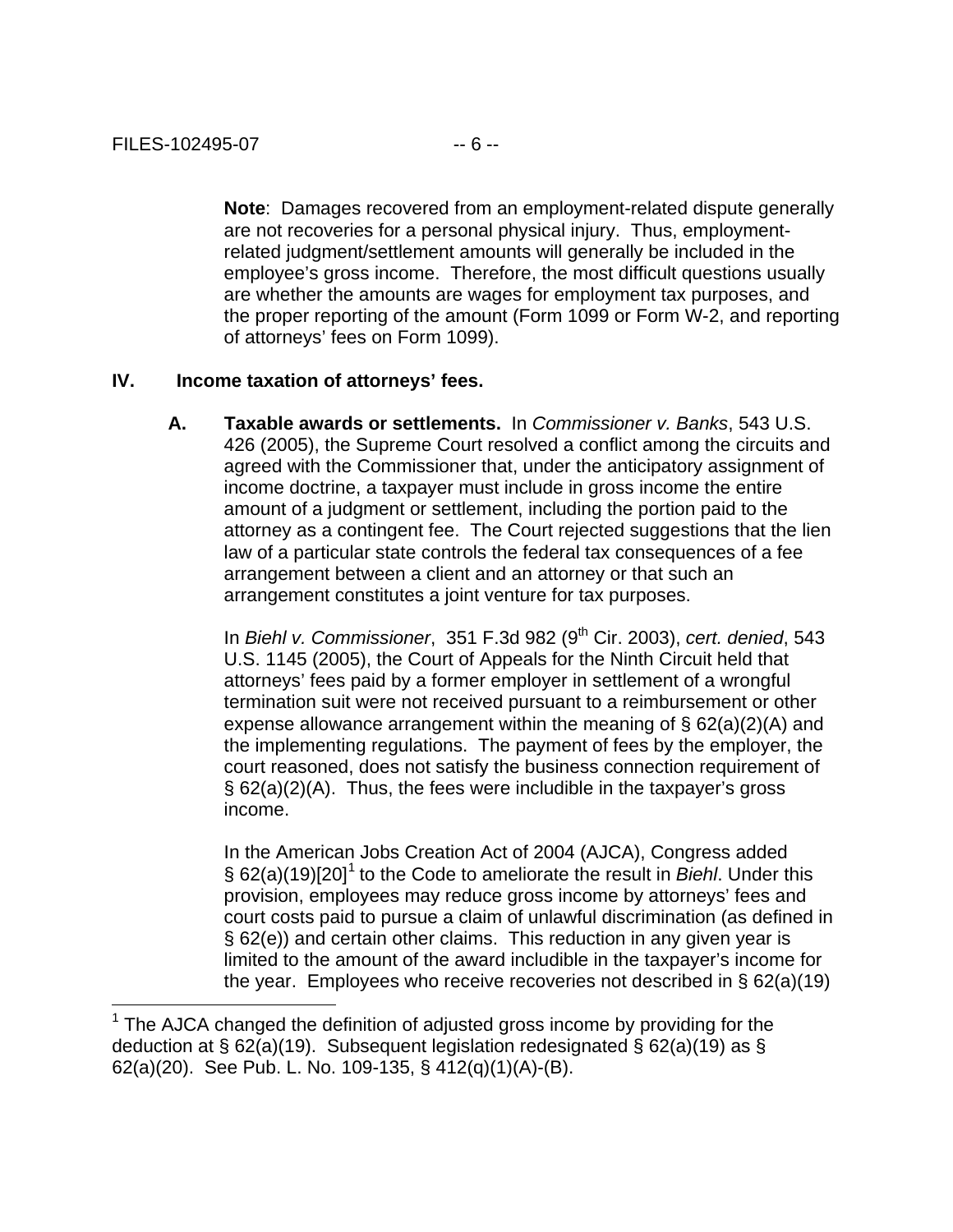itemized deductions, which are subject to the two percent floor of § 67. $^2$  $^2$ [20] can deduct the attorneys' fees only on Schedule A as miscellaneous

**Caution:** Section 62(a)(20) is a deduction provision; it does not affect whether an amount is included in gross income, whether an amount is wages for employment purposes, or the information return reporting of an amount.

**B**. **Nontaxable awards or settlements.** If an award or settlement payment is excluded from gross income under  $\S$  104(a)(2), the entire payment is excluded from gross income regardless of whether the taxpayer uses a portion of the excludable payment to pay his attorney under a contingent fee or other arrangement. However, § 265(a)(1) of the Code prohibits the taxpayer from taking a deduction for the fees paid to the attorney.

See the discussion below for proper reporting of attorneys' fees.

**C. Fees recovered under fee-shifting statutes**. A statute that includes a provision allowing a court to award attorneys' fees to the prevailing party is commonly referred to as a fee-shifting statute. The Service's position is that generally fees awarded to prevailing plaintiffs under federal and state feeshifting statutes belong to the plaintiff and not to the lawyer. *See, e.g., Evans v. Jeff D.*, 475 U.S. 717, *reh'g denied*, 476 U.S. 1179 (1986). We construe *Banks* and the AJCA as endorsing the Service's position that attorneys' fees awarded under a fee-shifting statute constitute an item of gross income to the client. Although the Court in *Banks* did not decide this issue, it noted that the AJCA redresses the concern for many, if not most, claims governed by feeshifting statutes. 543 U.S. at 438-39. Moreover, in *Vincent v. Commissioner*, T.C. Memo. 2005-95, the Tax Court, agreeing with the Commissioner, held that the taxpayer was required to include in gross income attorneys' fees awarded under a state fee-shifting statute. The Tax Court held that it was not bound by an opinion of the California Supreme Court holding that under state law, the fees belonged to the attorney and not to the client. *Accord*, *Green v. Commissioner*, T.C. Memo. 2007-39.

<span id="page-6-0"></span> 2 IRC § 67(a) provides that individuals are allowed miscellaneous itemized deductions for any taxable year only to the extent that the aggregate of such deductions exceeds two percent of adjusted gross income, where § 62 defines adjusted gross income.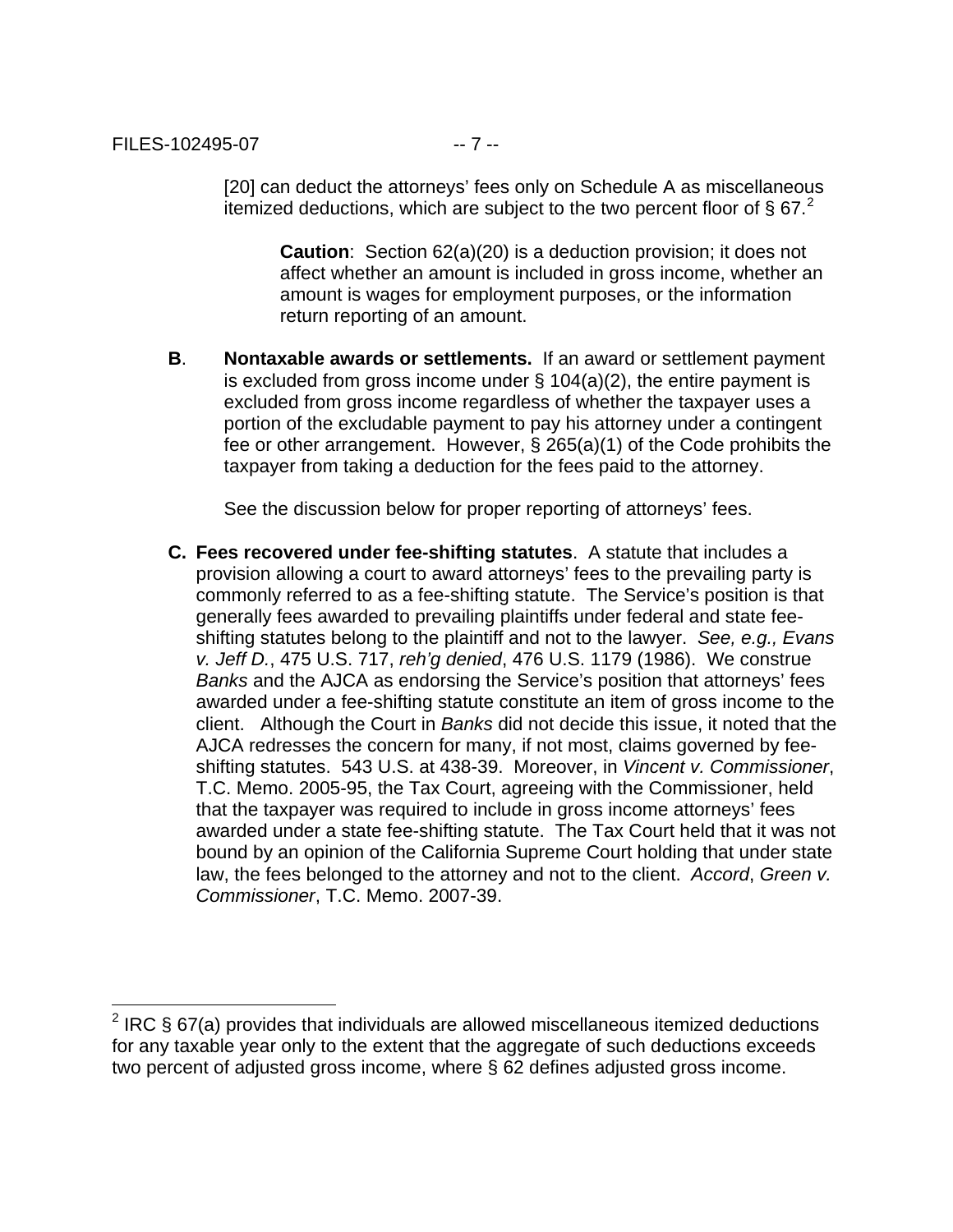#### **V. Employment tax treatment (FICA tax and income tax withholding).**

- **A. General rules.**
- employees. *See* IRC §§ 3101; 3111. One-half of the applicable FICA 1. **FICA.** FICA tax is owed on all remuneration paid by an employer to its taxes are imposed against the employee; the remaining one-half are imposed against the employer. The employer is required to withhold from the employee's pay the employee half of FICA taxes. FICA taxes consist of the Old-age, survivors, and disability insurance portion (OASDI or social security) (IRC §§ 3101(a); 3111(a)), and the Hospital Insurance portion (HI or Medicare) (IRC §§ 3101(b); 3111(b)). The OASDI portion is applied to wages paid up to a dollar amount which is set annually (*e.g*., \$102,000 for 2008). The Medicare portion is not capped. The OASDI and Medicare portions of FICA tax are imposed separately against the employee and employer at the rate of 6.2 percent and 1.45 percent respectively (totaling 12.4% and 2.9% respectively). IRC §§ 3101; 3102; 3111.

**Note for Federal Government Employees:** Employees covered under the Civil Service Retirement System who have continuously performed services since December 31, 1983, are generally not subject to social security taxes. IRC § 3121(b)(5). Employees covered under the Federal Employees' Retirement System (FERS), however, are generally subject to social security taxes. Remuneration for services paid to federal employees is generally subject to Medicare taxes. IRC § 3121(u)(1).

- 2. **Income Tax Withholding**. An employer is required to withhold income tax on remuneration for employment (wages) paid to its employees. IRC  $§$  3402(a).
- 3. **FUTA**. Payments made by federal agencies are not subject to the Federal Unemployment Tax Act (FUTA) tax. IRC § 3306(c)(6).
- under § 104(a)(2) and non-economic damages are not wages for FICA **B.** If not income, then not wages. Amounts excludable from gross income and income tax withholding purposes.
- **C. Severance Pay.** Section 31.3401(a)-1(b)(4) of the Employment Tax Regulations provides that any payments made by an employer to an employee on account of dismissal, *i.e.*, involuntary separation from the service of the employer, constitute wages for income tax withholding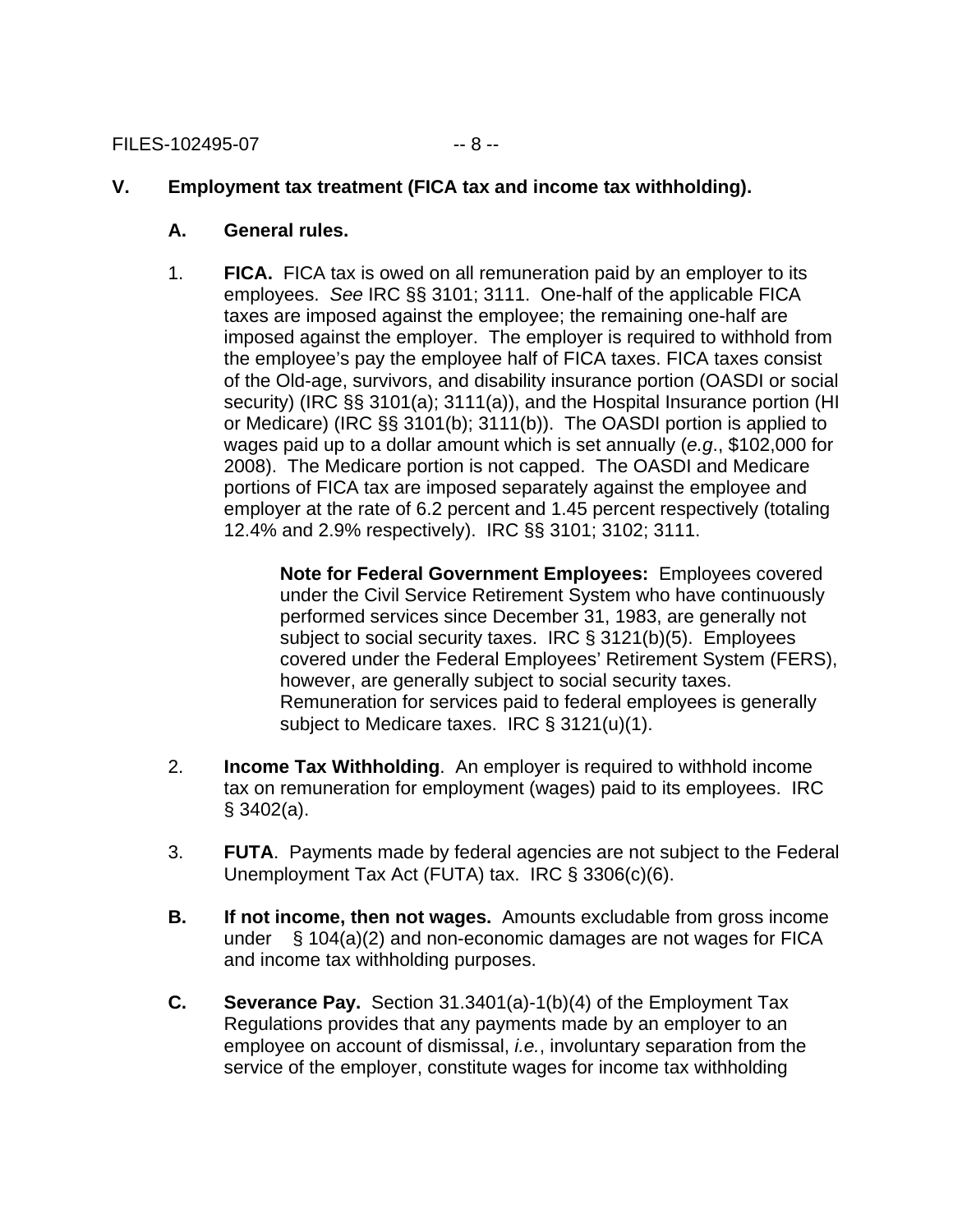purposes regardless of whether the employer is legally bound by contract, statute, or otherwise, to make such payments. Severance pay, like the pay it replaces, is includible in gross income and is wages for FICA and income tax withholding purposes. *See*, *e.g*., *Abrahamsen v. United States*, 228 F.3d 1360 (Fed. Cir. 2000).

**D. Back pay.** The Service and the courts agree that back pay is wages for FICA and income tax withholding purposes, except where received on account of a personal physical injury or physical sickness. *Social Security Board v. Nierotko*, 327 U.S. 358 (1946). S*ee also Tanaka v. Dep't of Navy*, 788 F.2d 1552, 1553 (Fed. Cir. 1986); Rev. Rul. 96-65. 1996-2 C.B. 6.

The Service's position is that back pay awarded for an illegal refusal to hire is wages for federal employment tax purposes. Rev. Rul. 78-176, 1978-1 C.B. 303. Rev. Rul. 78-176 holds that amounts paid in settlement of a Title VII action to job applicants who were wrongly refused employment on the basis of race are wages for employment tax purposes. The ruling reasons that *Nierotko* applies to this situation because the individuals could not be made whole unless they received social security credit for the back pay.

Rev. Rul. 78-176 was cited with approval in *Melani v. Board of Higher Ed.*, 652 F. Supp. 43 (S.D.N.Y. 1986), *aff'd*, 814 F.2d 653 (2d Cir. 1987). However, in *Newhouse v. McCormick & Co.*, 157 F.3d 582 (8th Cir. 1998), the Eighth Circuit rejected the Service's position in Rev. Rul. 78-176. The court held that FICA tax and income tax withholding do not apply unless an actual employer-employee relationship existed. The Eighth Circuit has jurisdiction over causes of action arising in Minnesota, the Dakotas, Iowa, Nebraska, Missouri, and Arkansas. If the cause of action arose in the Eighth Circuit, contact CC:TEGE:EOEG:ET2 for guidance.

**E.** Front pay. The Service's position is that front pay constitutes wages for FICA purposes. Most appellate courts addressing the issue have agreed. *Gerbec v. United States*, 164 F.3d 1015, 1026 (6th Cir. 1999); *Mayberry v. United States*, 151 F.3d 855, 860 (8th Cir. 1998); and *Hemelt v. United States*, 122 F.3d 204, 209 (4th Cir. 1997). However, in *Dotson v. United States*, 87 F.3d 682, 689 (5th Cir. 1996), the 5th Circuit held that only the back pay portion of a settlement was wages for FICA tax purposes. The Fifth Circuit includes Texas, Louisiana, and Mississippi. If the cause of action arose in the 5th Circuit, contact CC:TEGE:EOEG:ET2 for guidance.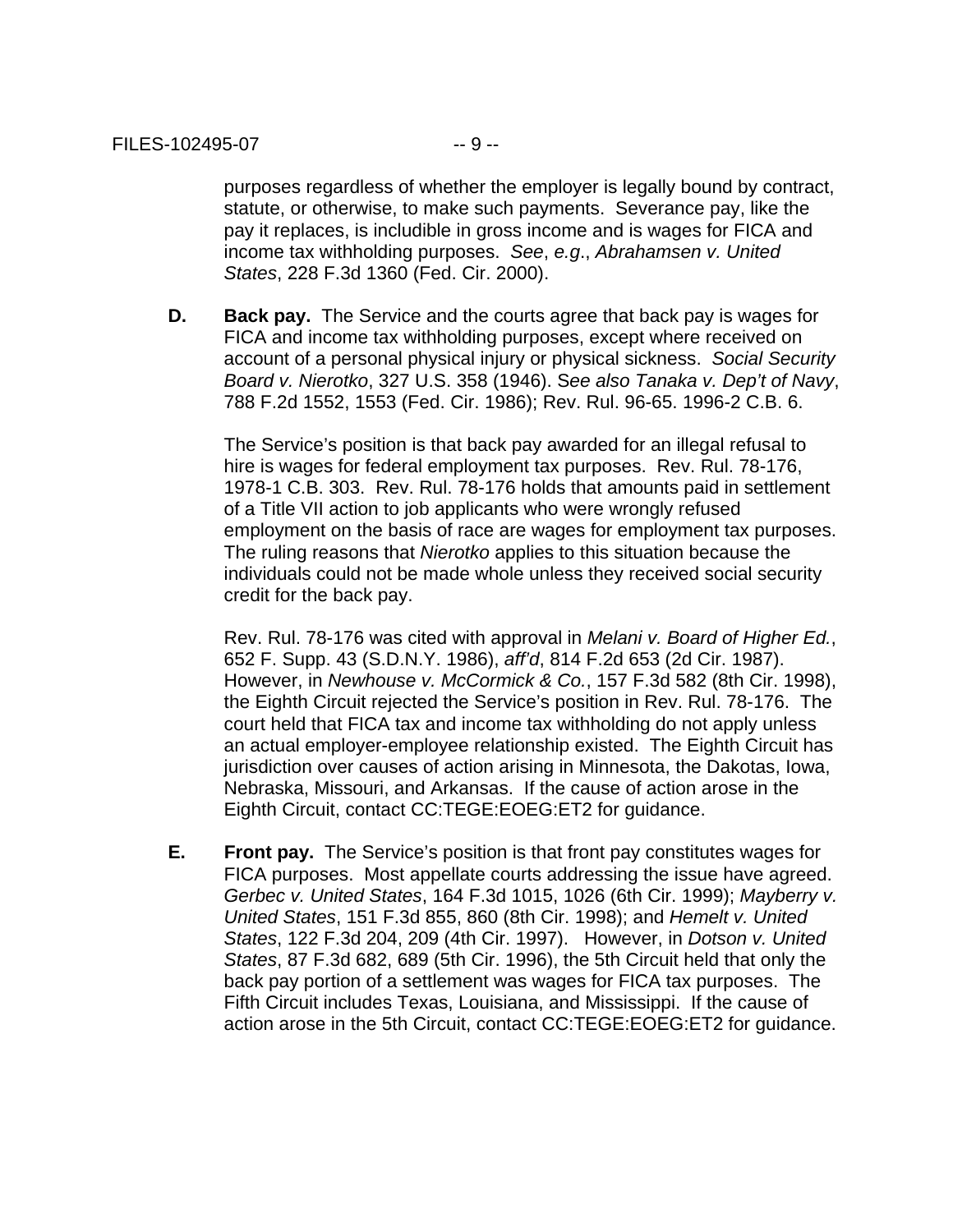- **F.** Restoration of benefits. Contact CC:TEGE:EOEG:ET2 for questions on the appropriate tax and reporting treatment of such payments.
- **G. Emotional distress damages.** Amounts paid for medical care described in § 213(d)(1)(A) and (B) on account of emotional distress are excluded from gross income under § 104(a)(2) if the expense has not been previously deducted under § 213, and are not wages for employment tax purposes.
- **H. Are employment taxes calculated based on the year of payment or when the wages would have been payable absent the wrongful conduct?** In *United States v. Cleveland Indians Baseball Co.*, 532 U.S. 200 (2001), the Supreme Court agreed with the Service's long-standing position, holding that employment taxes on back wages are calculated with respect to the period during which the wages are actually paid, rather than the period during which the wages should have been paid.
- **I.** Allocation of payments. A judgment or settlement payment may comprise multiple elements, each of which may or may not be wages. A court award may break down the amount of the award into its elements such as back pay, emotional distress damages, and interest, making it much easier to determine which portion(s) constitutes wages. However, in the case of a settlement payment, the parties must determine the elements of the settlement amount. This determination is made by considering all the facts and circumstances, including the remedies available for the particular claim. For example, a settlement payment may have to be allocated between back pay and other compensatory damages (*e.g*., emotional distress). As discussed, back pay is wages subject to employment taxes, but emotional distress damages are not. Proper allocation is also necessary to ensure proper reporting of the payment (Form W-2 or Form 1099).

**Note:** The Service generally considers the following facts and circumstances in determining whether to accept an allocation of damages in a settlement agreement or in a final judgment:

- **1.** Whether there was a bona fide adversarial settlement as to the allocation of payment between types of recoveries. *Robinson v. Commissioner*, 102 T.C. 116 (1994), *aff'd*, 70 F.3d 34 (5th Cir. 1995), *cert. denied*, 519 U.S. 824 (1996).
- **2.** Whether the terms are consistent with the true substance of the underlying claims. For example, compensatory damages in the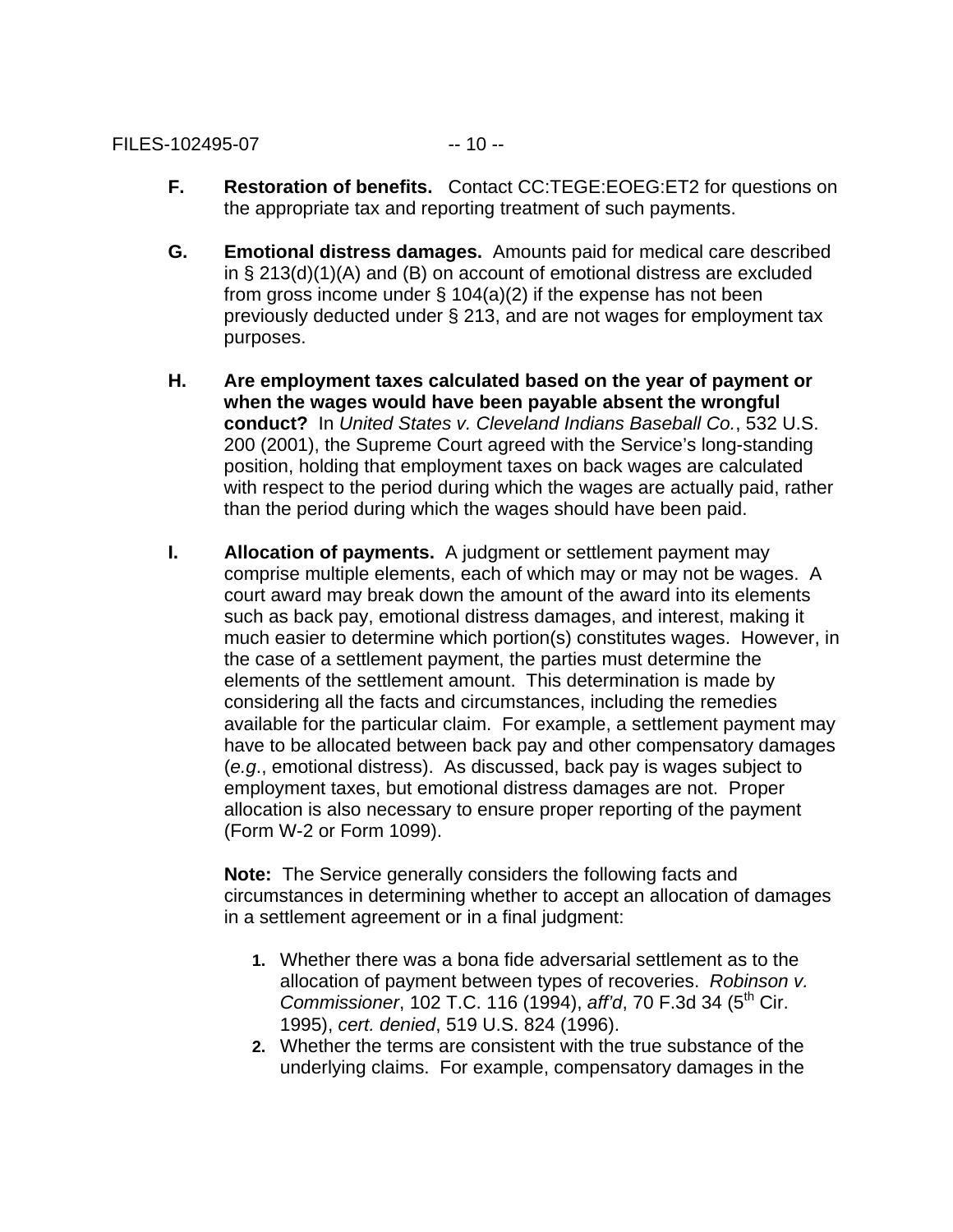nature of tort-like remedies (*e.g*., emotional distress) are not available for ADEA claims. Thus, for such a claim it would not be appropriate to allocate recovery amounts to emotional distress.

#### **J. Attorneys' fees and interest.**

**1. Court awards.** Rev. Rul. 80-364, 1980-2 C.B. 294, considers whether attorneys' fees and interest awarded with back pay are wages for employment tax purposes. The ruling describes three situations.

In Situation 1, after termination of employment by a company, an individual filed a complaint for back pay. The court awarded the individual \$8X in back pay, \$1X in attorneys' fees, and \$1X in interest. The ruling holds that although the entire \$10X is includible in gross income, only the back pay award of \$8X is wages for federal employment tax purposes; the interest and attorneys' fees were excluded from wages because they were separately identified.

In Situation 2, an individual sues the individual's employer for \$15X for back pay. Pursuant to a court order, the employer paid the individual \$10X. The court order did not indicate that a portion of the award was for attorneys' fees or interest. The employee paid \$1X in attorneys' fees. The ruling holds that the entire \$10X is income to the employee and is also wages for federal employment tax purposes even though \$1X was spent on attorneys' fees.

In Situation 3, a union files a claim for breach of a collective bargaining agreement on behalf of its members against a company. The union and the company entered into a settlement agreement, later approved by a court, which provided that the company would pay the union \$40X in settlement of all claims. The union paid \$6X of the settlement for attorneys' fees and returned \$34X dollars to the employees for back pay owed to them. The back pay was distributed to the employees in proportion to their claims. The ruling holds that the \$6X paid by the union in attorneys' fees is not remuneration for employment and thus is not wages. In addition, the \$6X is not includible in the employees' gross income. Although not stated, the \$34X paid from the union to the employees would be wages subject to federal employment tax.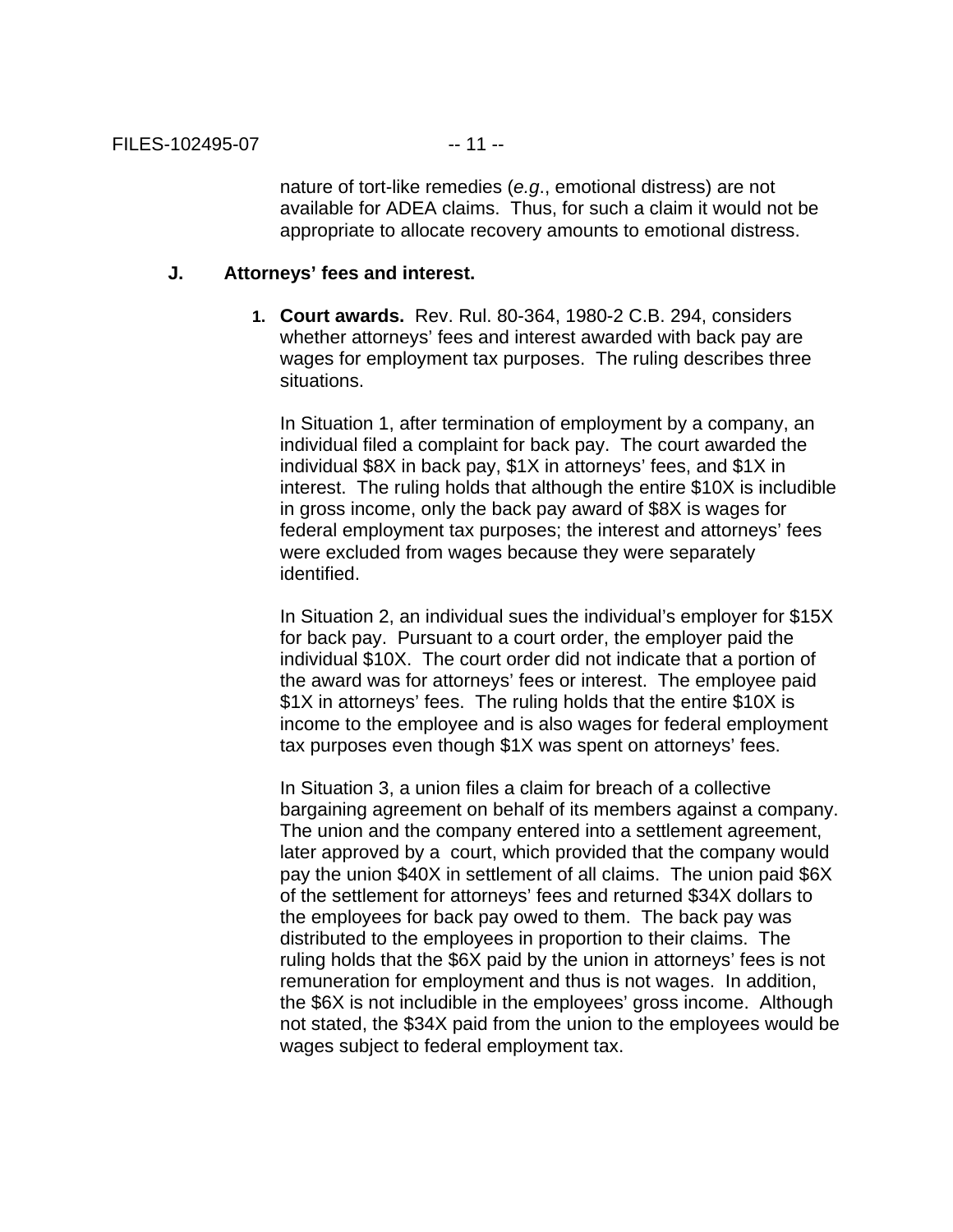An award of attorneys' fees under a fee-shifting statute would not be wages under Situation 1 of the ruling. By contrast, as described in Situation 2, the payment of attorneys' fees by the employee (*e.g.*, contingent attorneys' fees) from a court award consisting solely of back pay would not affect the characterization of the recovery, or some part thereof, as back pay (and thus wages).

Note that in *Biehl*, discussed above, the Tax Court and the Ninth Circuit held that attorneys' fees paid from a court award could not be excluded from income as a payment under an "accountable plan" within the meaning of §§ 62(a)(2)(A), 62(c), and the regulations thereunder. Likewise, the accountable plan rules cannot serve to remove the portion of a settlement owed as attorneys' fees from wages if the settlement amount would otherwise be properly characterized as wages. *Biehl*, 351 F.3d at 985-86, *aff'g* 118 T.C. 467 (2002). Although attorney's fees may be deductible under § 62(a)(20), this provision does not affect whether a recovery of attorney's fees is gross income, or whether such amount is wages for employment tax or information reporting purposes.

- **2. Settlement payments.** Most employment-related disputes are settled administratively rather than through litigation. Whether attorneys' fees recovered in a settlement of an action under a feeshifting statute are excluded from wages is an open question. For example, if a suit for back pay under Title VII is settled, and provides for back pay and attorneys' fees in the settlement agreement, the question arises whether the portion of the settlement characterized as attorneys' fees is wages. In *Banks*, the Supreme Court indicated that the taxpayer did not receive an award of attorneys' fees under a fee-shifting statute when the attorneys' fees were paid pursuant to a settlement agreement rather than a court award, notwithstanding that the statute under which the taxpayer sued provided for awards of attorneys' fees. If this issue arises, contact CC:TEGE:EOEG:ET2 for guidance.
- **VI. Third Party Payors**. An agency other than the employing agency may in some cases pay an amount to an employee in satisfaction of a court award or in settlement of an employment-related dispute. In such cases, the agency having control of the payment of wages is responsible for income tax withholding. *See*  IRC § 3404 ("If the employer is the United States . . . , or any agency or instrumentality [of the United States], the return of the amount deducted and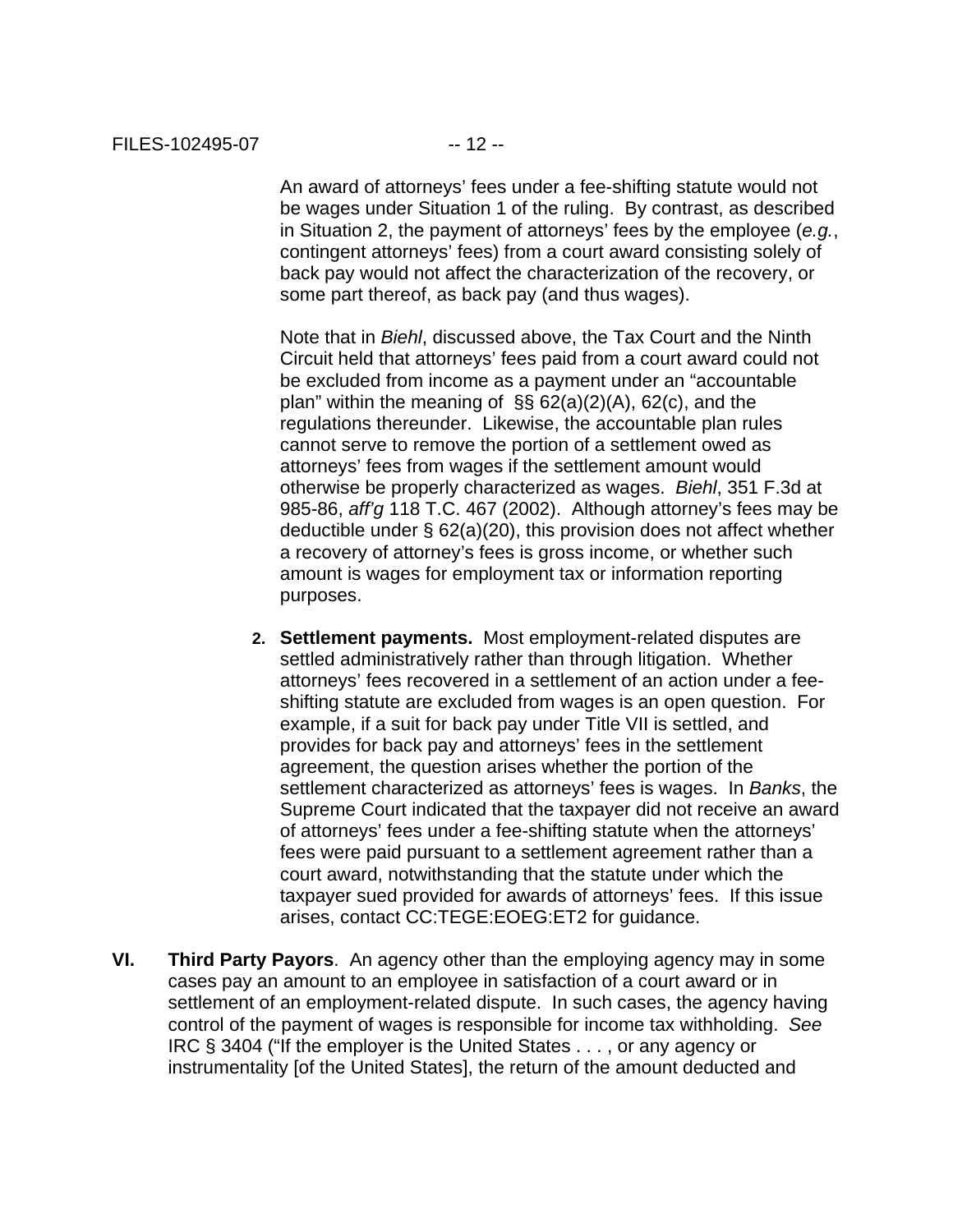withheld upon any wages may be made by any officer or employee of the United States . . ., or of such agency or instrumentality, . . . having control of the payment of such wages . . . ."). Similarly, the agency having control of the payment of wages must withhold and pay FICA taxes. *See* IRC § 3122 ("In the case of [FICA taxes] with respect to service performed in the employ of the United States [or in the employ of an instrumentality of the United States]. . ., the determination of the amount of remuneration for such service, and the return and payment of the taxes imposed by this chapter, shall be made by the head of the Federal agency or instrumentality having the control of such service, or by such agents as such head may designate."). A third-party payor responsible for employment taxes under §§ 3404 and 3122 is also responsible for the related Form W-2 reporting requirements under § 6051(a).

#### **VII. Reporting requirements.**

- **A. Wage reporting.** Under § 6051, the employer is required to furnish information returns (Form W-2, Wage and Tax Statement) to employees reporting the amount of wages, withholding, and other information. Copies of these information returns are also required to be filed by the employer with the Social Security Administration (SSA). Treas. Reg. § 31.6051-2(a). Thus, an amount paid as back pay to an employee is generally reportable by the employer to the employee and to the Social Security Administration on a Form W-2. The wage reporting requirement applies regardless of whether the payment is also reportable to the employee's attorney under § 6045(f) (see discussion below).
- **B. Special reporting requirements for back pay.** With respect to payments to employees of back pay under a statute, there are procedures for reporting to SSA (in addition to the Form W-2 reporting) that are described in Social Security Publication 957, Reporting Back Pay and Special Wage Payments to the Social Security Administration. These procedures could apply in the case of an employee who received a back pay award in one year that related to several prior years in which the wages should have been paid. Back pay is allocated to the periods in which the wages should have been paid for social security benefit purposes only, not the computation of FICA tax. This reporting treatment is based on *Nierotko*, 327 U.S. at 358. *See also Cleveland Indians Baseball Co.*, 532 U.S. at 200. The Treasury Financial Manual indicates that federal agencies are required to do the reporting required by Publication 957. *See* TFM Volume I, Part 3, Chapter 4000, section 4050.40. Note that this may benefit employees by providing them with needed quarters of coverage for social security benefit purposes.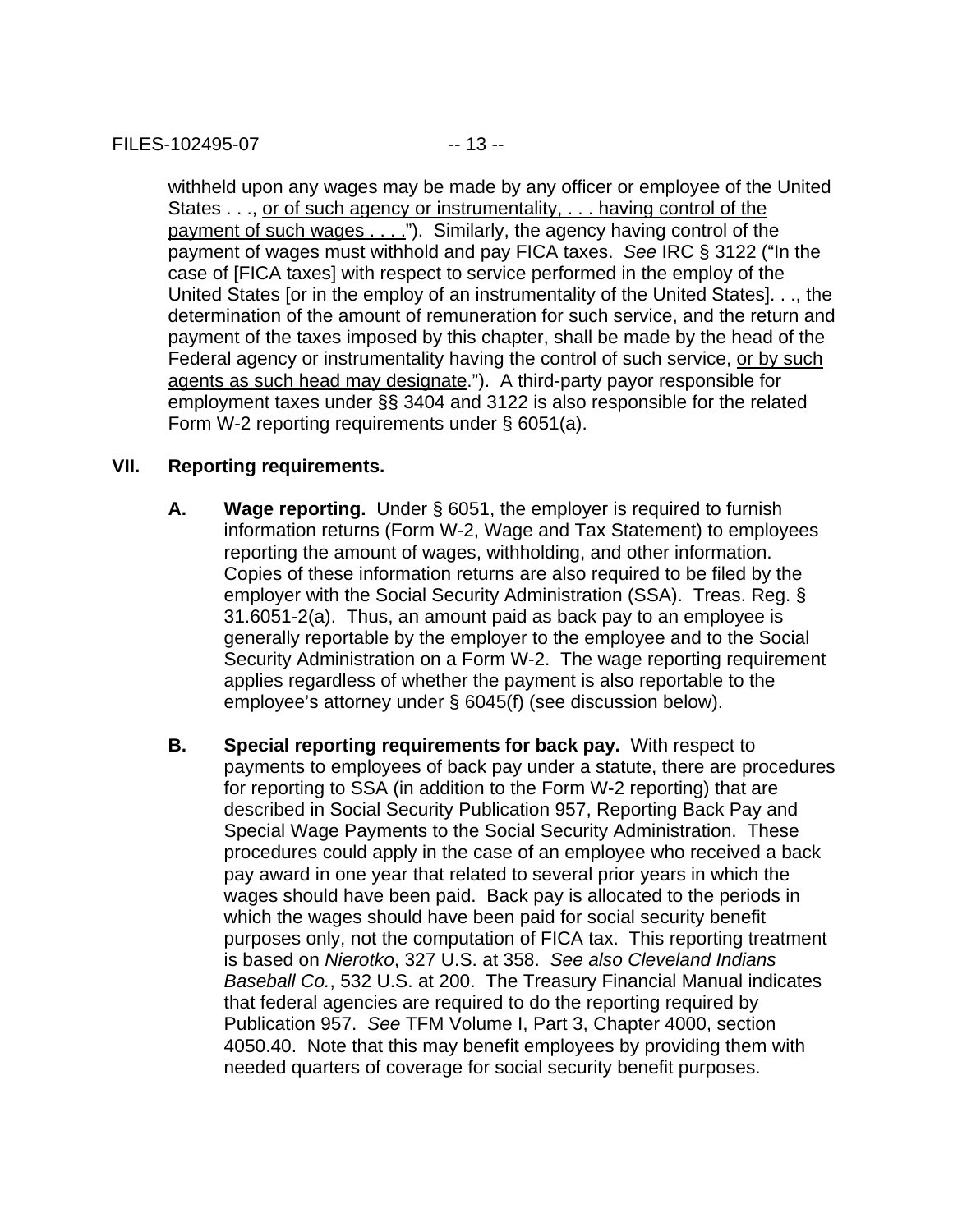- **C. Form 1099 reporting.** If a settlement or judgment payment is income but does not constitute wages, the payment will be subject to reporting under § 6041 on Form 1099-MISC. If the payment is excludable from gross income pursuant to § 104(a)(2) or any other section, there is no reporting required.
- **D.** Payments to attorneys. Under § 6045(f), every person making a payment in the course of his trade or business "to an attorney in connection with legal services" is required to report the payment on Form 1099, regardless of whether the payment constitutes income to the attorney.

The following charts describe the reporting requirements for payments made to employees and attorneys. The first chart describes the income and employment tax consequences and proper reporting of payments made to employees as compensation for various types of damages. The four charts that follow address the reporting treatment of attorneys' fees for employees and attorneys.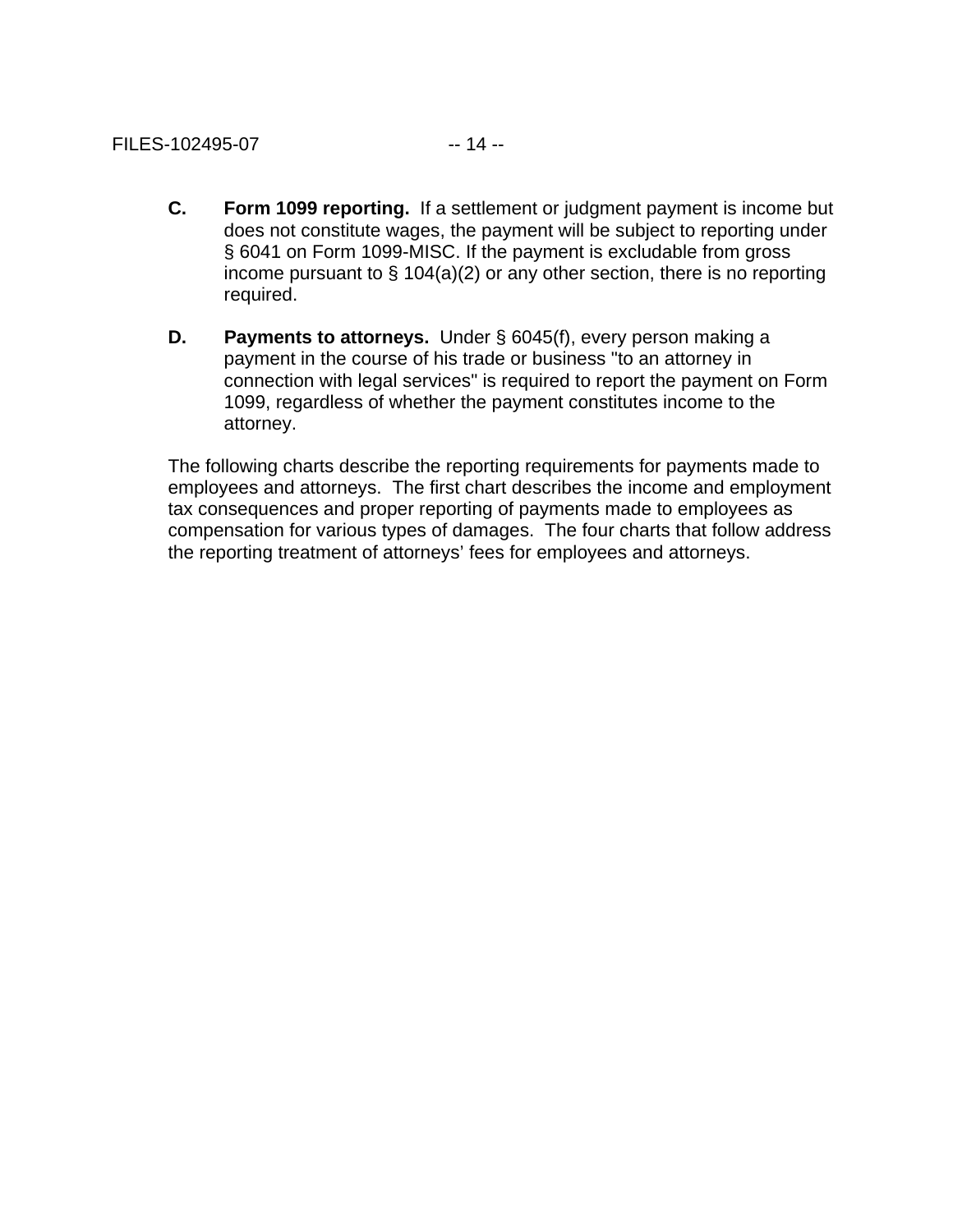$\overline{\phantom{a}}$ 

# **Tax and Reporting Treatment of Judgment/Settlement Payments to Employees**

| <b>Payment Character</b>                                                                                                                     | <b>Income</b><br>Taxable? | <b>Wages (FICA and</b><br>ITW)? | <b>Reporting</b><br><b>Requirement</b> |
|----------------------------------------------------------------------------------------------------------------------------------------------|---------------------------|---------------------------------|----------------------------------------|
| Back pay (other than lost<br>wages received on<br>account of personal<br>physical injury or<br>physical sickness)                            | Yes                       | Yes <sup>7</sup>                | $W-2$                                  |
| <b>Front pay</b>                                                                                                                             | $Yes^2$                   | Yes                             | $W-2$                                  |
| Dismissal/severance pay                                                                                                                      | Yes                       | Yes                             | $W-2$                                  |
| <b>Compensatory or</b><br>consequential damages<br>paid on account of<br>personal physical<br>injuries or physical<br><b>sickness</b>        | Generally, no             | <b>No</b>                       | None                                   |
| <b>Compensatory damages</b><br>not paid on account of<br>personal physical<br>injuries or physical<br>sickness (e.g., emotional<br>distress) | Generally, yes            | <b>No</b>                       | 1099-MISC, Box 3                       |
| <b>Consequential damages</b><br>not paid on account of<br>personal physical<br>injuries or physical<br><b>sickness</b>                       | Yes                       | <b>No</b>                       | 1099-MISC, Box 3                       |
| <b>Punitive/Liquidated</b><br>damages                                                                                                        | Yes                       | <b>No</b>                       | 1099-MISC, Box 3                       |
| <b>Interest</b>                                                                                                                              | Yes                       | <b>No</b>                       | 1099-INT, Box 1 (if<br>\$600 or more)  |
| <b>Costs</b>                                                                                                                                 | Yes                       | <b>No</b>                       | 1099-MISC, Box 3                       |
| <b>Medical expenses</b>                                                                                                                      | Generally, no             | <b>No</b>                       | None                                   |
| <b>Overtime</b>                                                                                                                              | Yes                       | Yes                             | $W-2$                                  |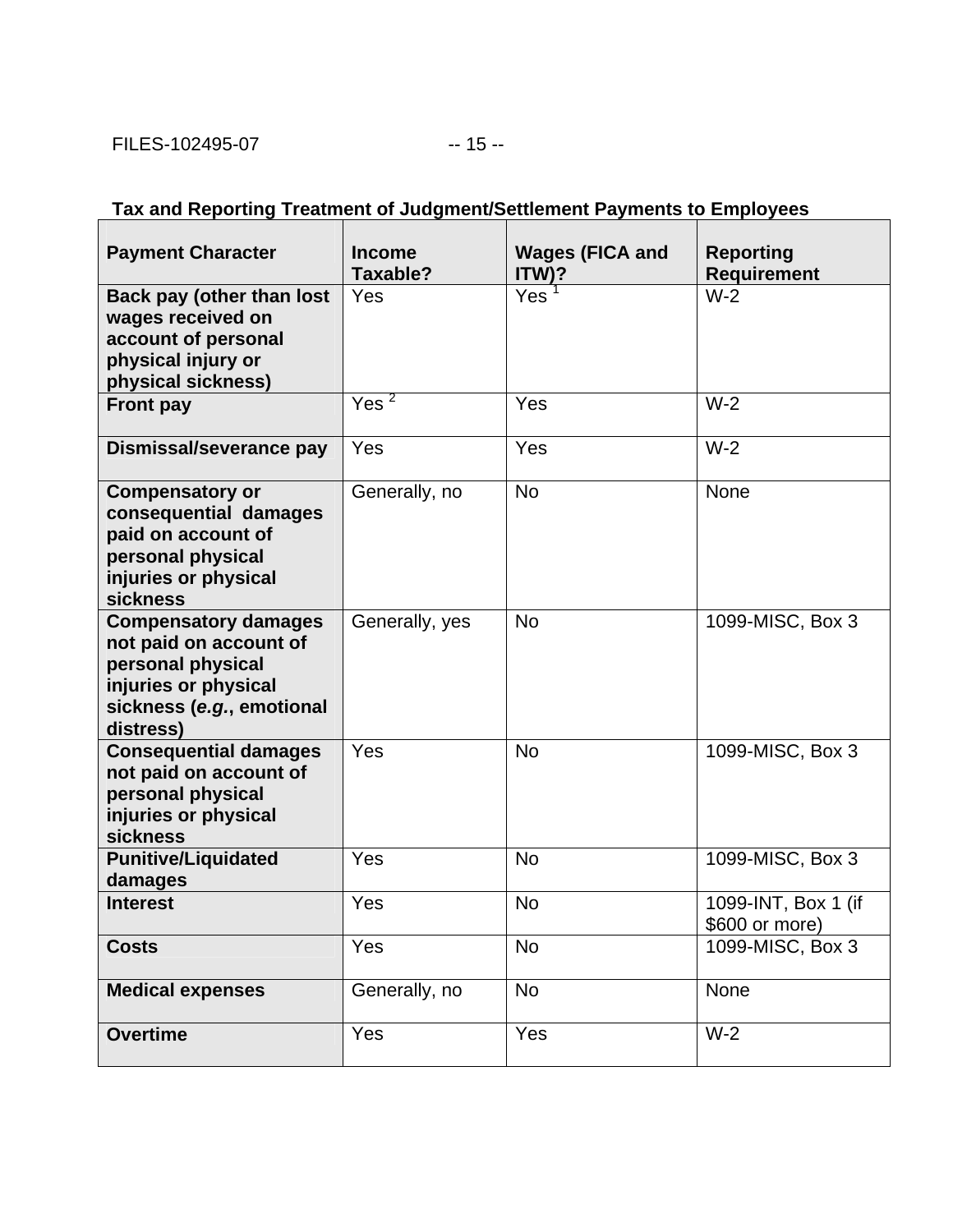FILES-102495-07 -- 16 --

| <b>Restoration of benefits:</b><br><b>Health Premiums, TSP</b><br>employee and employer<br>contributions, and<br>retirement contributions |           | To be determined   To be determined | To be determined |
|-------------------------------------------------------------------------------------------------------------------------------------------|-----------|-------------------------------------|------------------|
| Taxes-employee<br>income tax or employee<br>portion of FICA                                                                               | Yes       | Yes. See<br><b>Publication 15-A</b> | $W-2$            |
| <b>Travel-if requirements</b><br>of § 62(c) (accountable<br>plan) are met                                                                 | <b>No</b> | <b>No</b>                           | <b>No</b>        |
| <b>Travel-if requirements</b><br>of $§$ 62(c) are not met                                                                                 | Yes       | Yes                                 | $W-2$            |

 $1$  If the case is in the  $8<sup>th</sup>$  Circuit, and involves an illegal refusal to hire, contact

CC:TEGE:EOEG:ET2 for guidance.<br><sup>2</sup> If the case is in the 5<sup>th</sup> Circuit, contact CC:TEGE:EOEG:ET2 for guidance.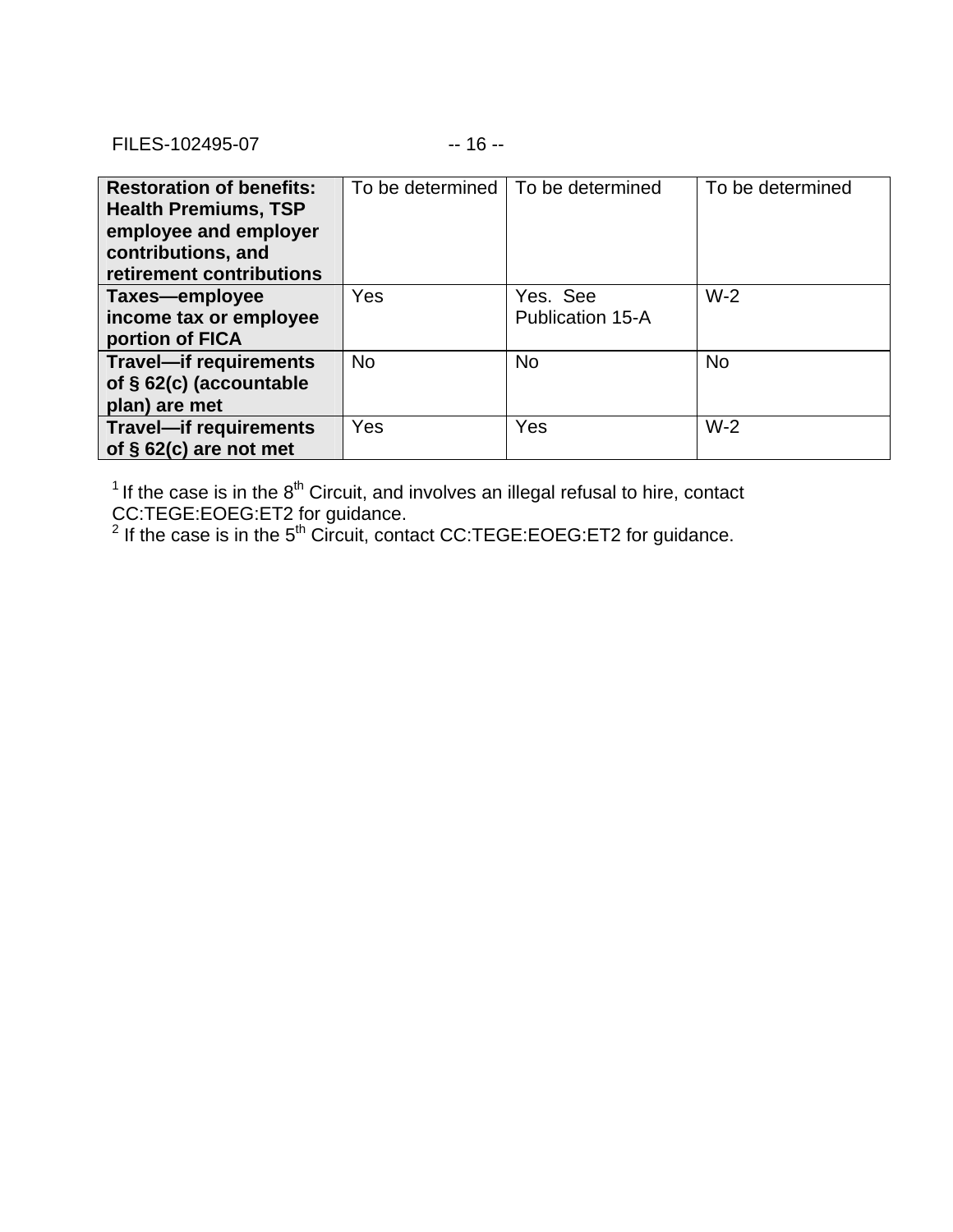# **Tax and Reporting Treatment of Attorneys' Fees**

| <b>Total Employer Payment Made Jointly to Attorney and Employee:</b> |  |  |  |
|----------------------------------------------------------------------|--|--|--|
|                                                                      |  |  |  |

| <b>Nature of Payment</b>                                          | <b>Income Taxable to</b><br>employee?                       | <b>Reporting to</b><br><b>Employee</b>                                                                                                                  | <b>Reporting to</b><br><b>Attorney</b>                                                                                                                        |
|-------------------------------------------------------------------|-------------------------------------------------------------|---------------------------------------------------------------------------------------------------------------------------------------------------------|---------------------------------------------------------------------------------------------------------------------------------------------------------------|
| <b>Court award</b><br>designating<br>attorneys' fees <sup>1</sup> | Yes-attorneys'<br>fees generally<br>taxable to<br>employee. | Attorneys' fees<br>reportable in Box 3<br>of 1099-MISC (not<br>W-2). Treas. Reg.<br>$$1.6041-1(f)(1)$ and<br>(2).                                       | Box 14 of 1099-<br>MISC in the amount<br>of the check payable<br>jointly to employee<br>and attorney.<br>Treas. Reg.<br>$\S$ 1.6045-5(a), and<br>$(f)$ Ex. 1. |
| <b>Court award without</b><br>designation of<br>attorneys' fees   | Yes-attorneys'<br>fees generally<br>taxable to<br>employee. | The total award is<br>reportable, as<br>appropriate (on<br>1099-MISC or W-2).                                                                           | Box 14 of 1099-<br>MISC in the amount<br>of the check payable<br>jointly to employee<br>and attorney Treas.<br>Reg. $\S$ 1.6045-5(a),<br>and (f) Ex. 1.       |
| <b>Settlement payment</b>                                         | Yes—attorneys'<br>fees generally<br>taxable to<br>employee. | To be determined,<br>based on the nature<br>of the action. If<br>wages, reportable<br>on W-2. If not<br>wages, reportable in<br>Box 3 of 1099-<br>MISC. | Box 14 of 1099-<br>MISC in the amount<br>of the check payable<br>jointly to employee<br>and attorney Treas.<br>Reg. $§ 1.6045-5(a)$ ,<br>and (f) Ex. 1.       |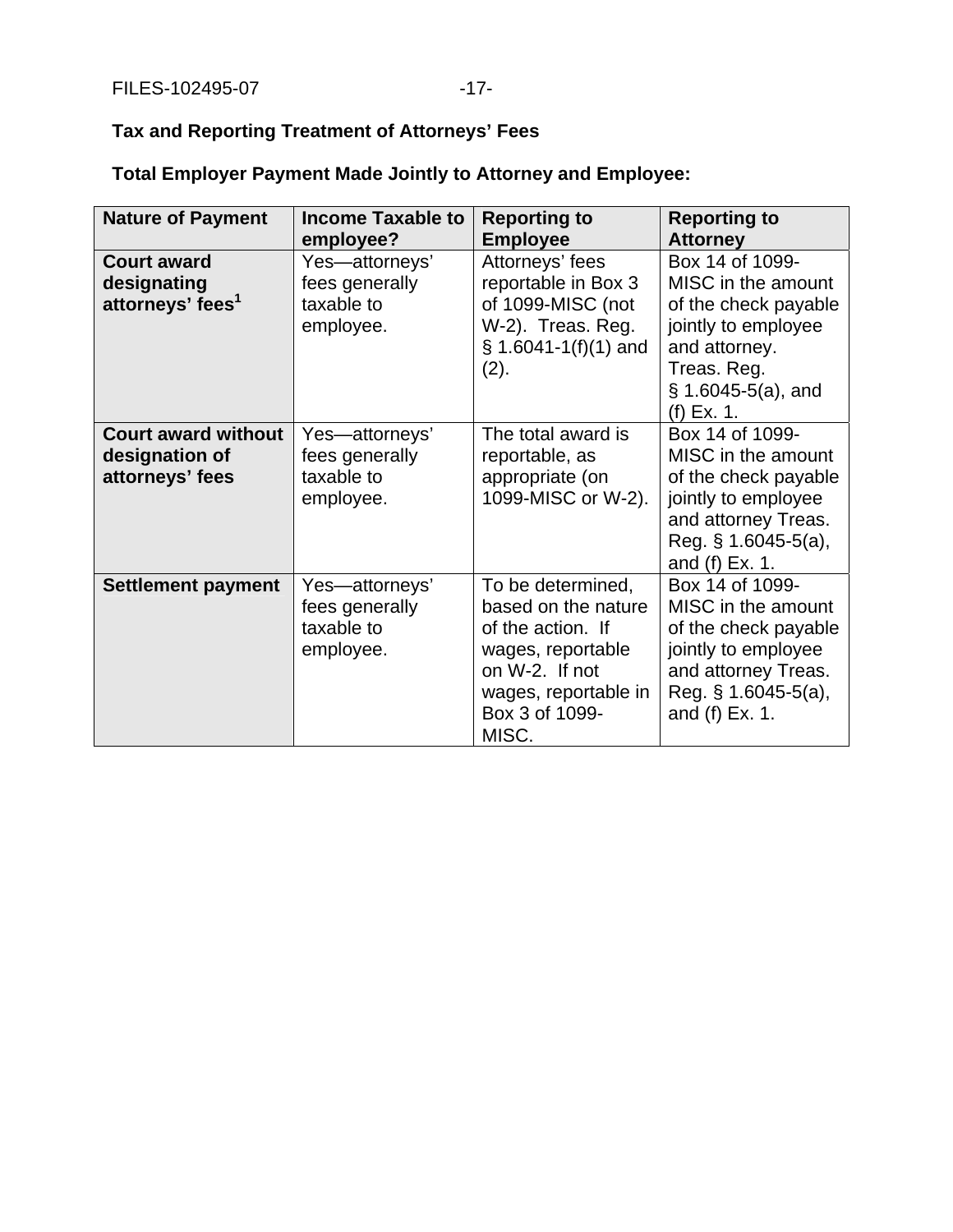| <b>Nature of Payment</b>                                          | <b>Income Taxable</b><br>to Employee?                       | <b>Reporting to</b><br><b>Employee</b>                                                                                                                                                            | <b>Reporting to</b><br><b>Attorney</b>                                                                                                         |
|-------------------------------------------------------------------|-------------------------------------------------------------|---------------------------------------------------------------------------------------------------------------------------------------------------------------------------------------------------|------------------------------------------------------------------------------------------------------------------------------------------------|
| <b>Court award</b><br>designating<br>attorneys' fees <sup>1</sup> | Yes-attorneys'<br>fees generally<br>taxable to<br>employee. | Attorneys' fees<br>reportable in Box 3<br>of 1099-MISC (not<br>W-2) even though<br>paid separately to<br>attorney. Treas.<br>Reg. $§1.6041-1(f)(1)$<br>and $(2)$ .                                | Box 14 of 1099-<br>MISC to attorney in<br>the amount of check<br>payable to attorney.<br>Treas. Reg.<br>$\S$ 1.6045-5(a), and<br>(f)<br>Ex. 3. |
| <b>Court award without</b><br>designation of<br>attorneys' fees   | Yes-attorneys'<br>fees generally<br>taxable to<br>employee. | The total award is<br>reportable, as<br>appropriate (on<br>1099-MISC or W-2)<br>even though<br>attorneys' fees paid<br>separately to<br>attorney. Treas.<br>Reg. $§1.6041-1(f)(1)$<br>and $(2)$ . | Box 14 of 1099-<br>MISC to attorney in<br>the amount of check<br>payable to attorney.<br>Treas. Reg.<br>$\S$ 1.6045-5(a), and<br>$(f)$ Ex. 3.  |
| <b>Settlement payment</b>                                         | Yes-attorneys'<br>fees generally<br>taxable to<br>employee. | To be determined,<br>based on the nature<br>of the action. If<br>wages, reportable<br>on W-2. If not<br>wages, reportable in<br>Box 3 of 1099-<br>MISC.                                           | Box 14 of 1099-<br>MISC to attorney in<br>the amount of check<br>payable to attorney.<br>Treas. Reg.<br>$§$ 1.6045-5(a), and<br>(f)<br>Ex. 3.  |

**Separate Employer Payments to Employee, and to Attorney for Attorneys' Fees:** 

<sup>1</sup> Workers rights statutes, such as Title VII, generally include fee-shifting provisions.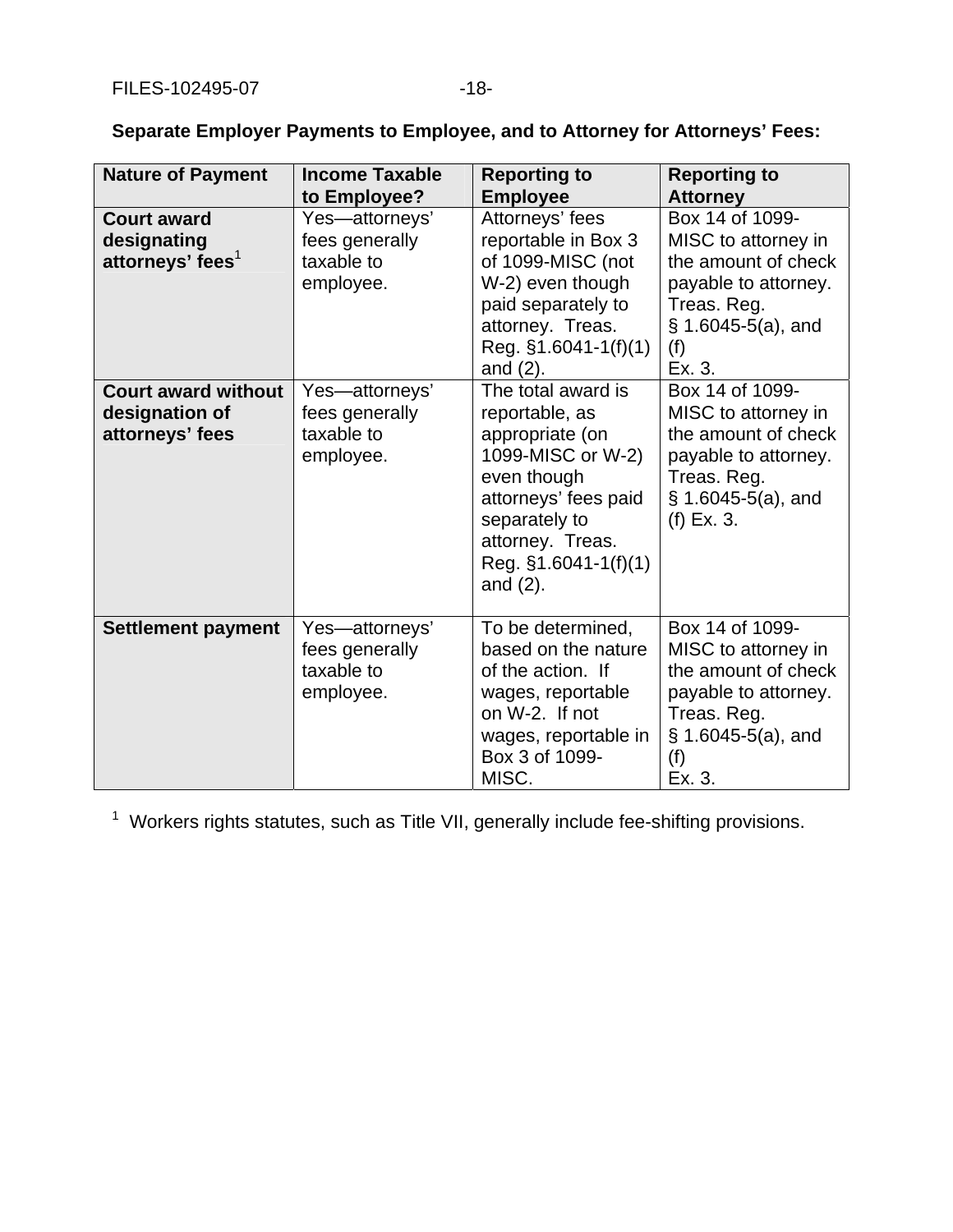| <b>Nature of Payment</b>                                          | <b>Income Taxable to</b>                                    | <b>Reporting to</b>                                                                                                                                     | <b>Reporting to</b>                                                            |
|-------------------------------------------------------------------|-------------------------------------------------------------|---------------------------------------------------------------------------------------------------------------------------------------------------------|--------------------------------------------------------------------------------|
|                                                                   | Employee?                                                   | <b>Employee</b>                                                                                                                                         | <b>Attorney</b>                                                                |
| <b>Court award</b><br>designating<br>attorneys' fees <sup>1</sup> | Yes-attorneys'<br>fees generally<br>taxable to<br>employee. | Attorneys' fees<br>reportable in Box 3<br>of 1099-MISC (not<br>W-2). Treas. Reg.<br>$$1.6041-1(f)(1)$ and<br>2).                                        | None. See, e.g.,<br>Treas. Reg. §<br>$1.6045-5(a), (d)(4),$<br>and (f) Ex. 4.  |
| <b>Court award without</b><br>designation of<br>attorneys' fees   | Yes-attorneys'<br>fees generally<br>taxable to<br>employee. | The total award is<br>reportable, as<br>appropriate (on<br>1099-MISC or W-2).                                                                           | None. See, e.g.,<br>Treas. Reg. §<br>$1.6045-5(a)$ , (d)(4),<br>and (f) Ex. 4. |
| Settlement payment                                                | Yes-attorneys'<br>fees generally<br>taxable to<br>employee. | To be determined,<br>based on the nature<br>of the action. If<br>wages, reportable<br>on W-2. If not<br>wages, reportable in<br>Box 3 of 1099-<br>MISC. | None. See, e.g.,<br>Treas. Reg. §<br>$1.6045-5(a), (d)(4),$<br>and (f) Ex. 4.  |

**Total Employer Payment to Employee:** 

<sup>1</sup> Workers rights statutes, such as Title VII, generally include fee-shifting provisions.